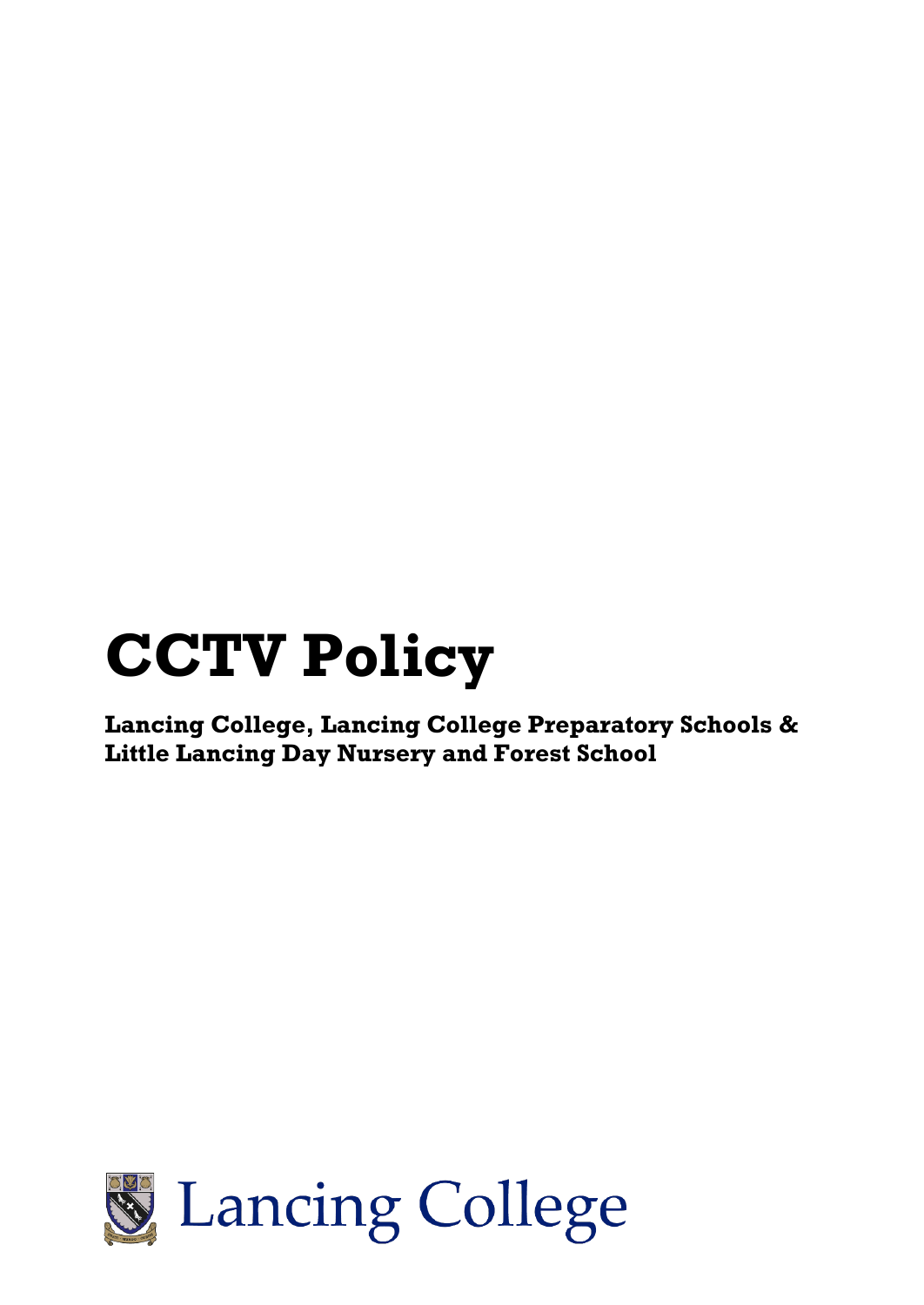# **Purpose**

The purpose of this policy is to regulate the management and operation of the Closed Circuit Television (CCTV) System at Lancing College, Little Lancing Day Nursery and Forest School and its prep schools at Hove and Worthing (the School). It also serves as a notice and a guide to data subjects (including pupils, parents, staff, volunteers, visitors to the School and members of the public) regarding their rights in relation to personal data recorded via the CCTV system (the System).

The System is administered and managed by the School, who act as the Data Controller. This policy will be subject to review, and should be read with reference to the School's Privacy Notice, which is available on our website. For further guidance, please review the Information Commissioner's CCTV Code of Practice.

# **Policy**

All fixed cameras are in plain sight on the School premises and the School does not routinely use CCTV for covert monitoring or monitoring of private property outside the School grounds.

The School's purposes of using the CCTV system are set out below and, having fully considered the privacy rights of individuals, the School believes these purposes are all in its legitimate interests. Data captured for the purposes below will not be used for any commercial purpose.

# **1 Objectives of the System**

- 1.1 To protect pupils, staff, volunteers, visitors and members of the public with regard to their personal safety.
- 1.2 To protect the School buildings and equipment, and the personal property of pupils, staff, volunteers, visitors and members of the public.
- 1.3 To support the police and community in preventing and detecting crime, and assist in the identification and apprehension of offenders.
- 1.4 To monitor the security and integrity of the School site and deliveries and arrivals.
- 1.5 To monitor staff and contractors when carrying out work duties.
- 1.6 To monitor and uphold discipline among pupils in line with the School Rules, which are available to parents and pupils on request.

## **2 Positioning**

- 2.1 Locations have been selected, both inside and out, that the School reasonably believes require monitoring to address the stated objectives. Most of the School's CCTV cameras are outward facing for security purposes i.e. aimed towards our boundaries. There is also CCTV in our Reception area at the Senior School.
- 2.2 Adequate signage has been placed in prominent positions to inform staff and pupils that they are entering a monitored area, identifying the School as the Data Controller and giving contact details for further information regarding the system.
- 2.3 No images will be captured from areas in which individuals would have a heightened expectation of privacy, including changing and washroom facilities.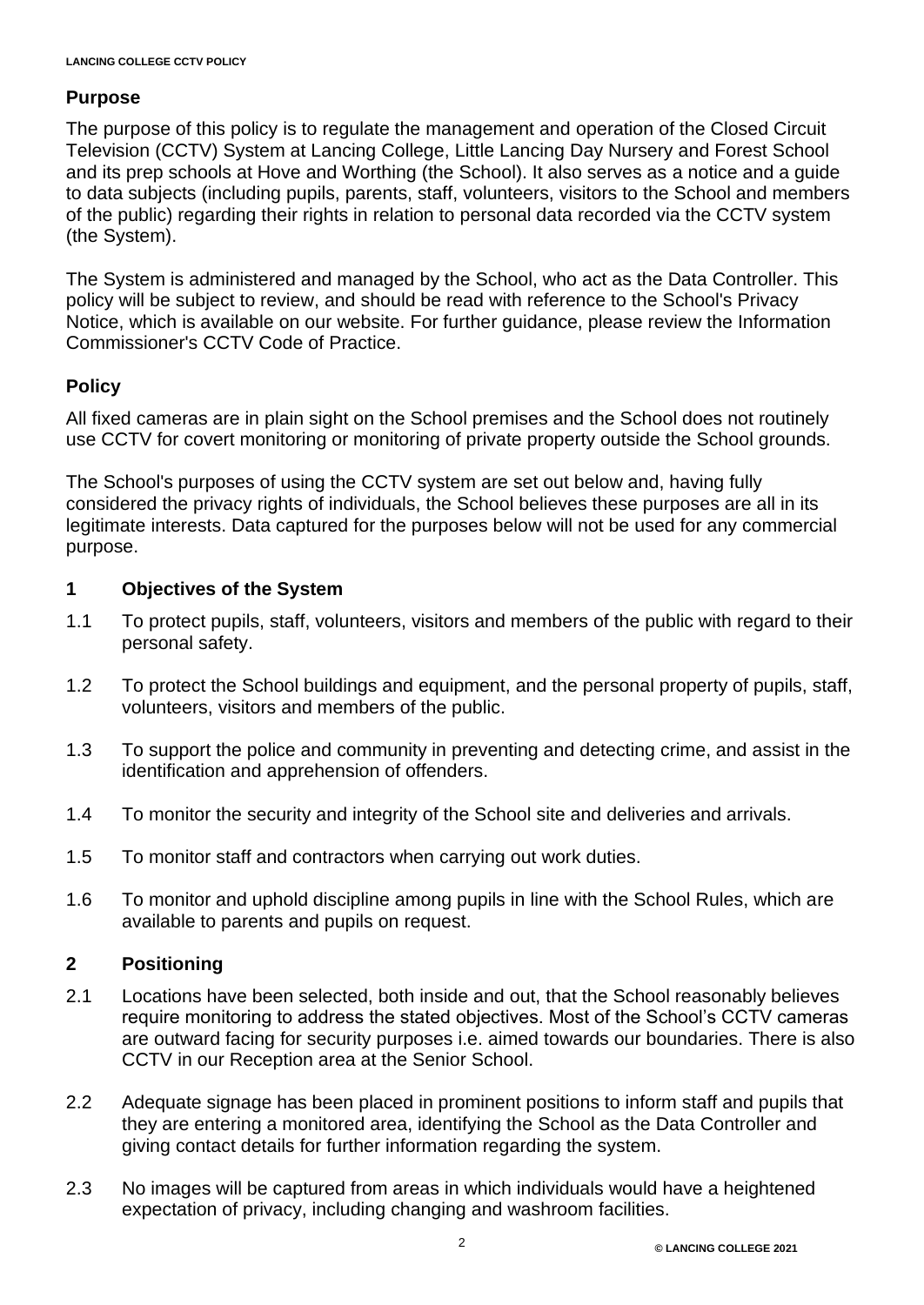- 2.4 No images of public spaces will be captured except to a limited extent at site entrances.
- 2.5 Cameras may be placed in other areas, including public areas on the School's land, if there is a specific concern, and such placement will be agreed in advance by the Bursar, the Security Manager and the Head Master.

### **3 Maintenance**

- 3.1 The CCTV System will be operational 24 hours a day, every day of the year.
- 3.2 The System Manager (defined below) will check and confirm that the System is properly recording and that cameras are functioning correctly, on a regular basis.
- 3.3 The System will be checked and (to the extent necessary) serviced no less than annually.

## **4 Supervision of the System**

- 4.1 Access to the System is currently limited to the Bursar, the Estates Bursar, the Premises Manager, the Security Manager, the Assistant Manager Transport and Security and the Director of IT.
- 4.2 Images will be viewed and/or monitored in a suitably secure and private area to minimise the likelihood of or opportunity for access to unauthorised persons.

## **5 Storage of Data**

- 5.1 The day-to-day management of images will be the responsibility of the Director of IT who will act as the System Manager, or such suitable person as the System Manager shall appoint in his or her absence.
- 5.2 Images will be stored for around 14 days, and automatically over-written unless the School considers it reasonably necessary for the pursuit of the objectives outlined above, or if lawfully required by an appropriate third party such as the police or local authority.
- 5.3 Where such data is retained, it will be retained in accordance with the Act and our Data Protection Policy. Information including the date, time and length of the recording, as well as the locations covered and groups or individuals recorded, will be recorded in the system log book.

## **6 Access to Images**

- 6.1 Access to stored CCTV images will only be given to authorised persons, under the supervision of the Bursar, Security Manager or System Manager, in pursuance of the above objectives (or if there is some other overriding and lawful reason to grant such access).
- 6.2 Individuals also have the right to access personal data the School holds on them (please see our publically available Privacy Notice), including information held on the System, if it has been kept. The School will require specific details including at least to time, date and camera location before it can properly respond to any such requests. This right is subject to certain exemptions from access, including in some circumstances where others are identifiable.